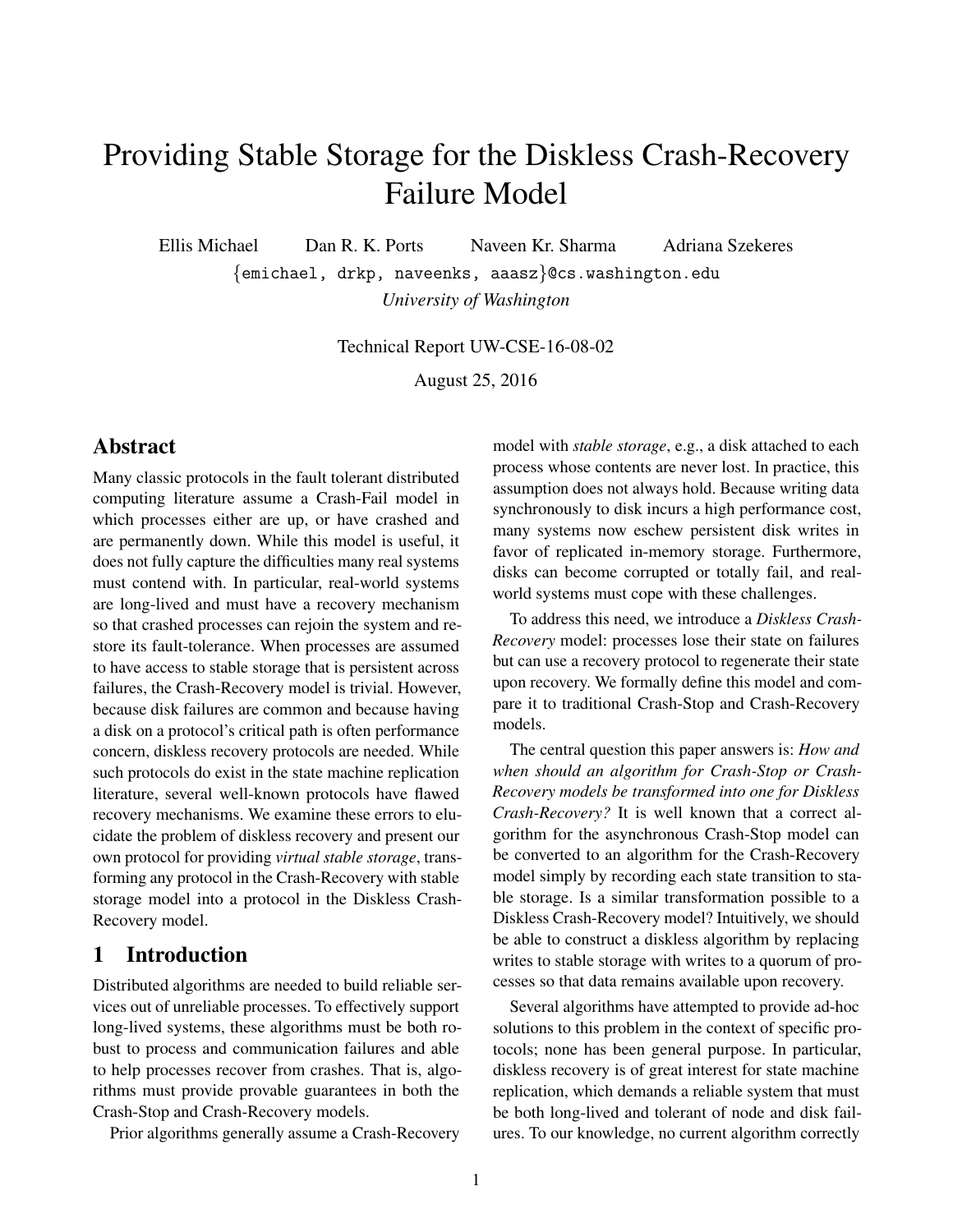handles recovery in the diskless model. We examine three prior algorithms and demonstrate how they violate the safety conditions of state machine replication under certain failure conditions.

This paper introduces the first general purpose algorithm for transforming Crash-Stop or Crash-Recovery algorithms to the Diskless Crash-Recovery model. It provides a *virtual stable storage* abstraction with the same interface as a disk but constructed using distributed volatile storage. This algorithm provides *durability* (i.e., any data written to the virtual stable storage is readable later) and *liveness* (i.e., reads and writes eventually complete). We prove that our algorithm guarantees safety in the Diskless Crash-Recovery model in all cases and guarantees termination given reasonable assumptions about failure patterns.

The most closely related work to ours is Aguilera et al.'s study of fault tolerance in an earlier Crash-Recovery model without stable storage [\[1\]](#page-10-0). That work concludes that consensus is solvable in their model only when at least one process never crashes – an unrealistic assumption for long-lived systems, as the authors themselves admit. Our work provides a solution even when no process remains always up. The key differentiator is that our work permits nodes to run a *recovery protocol* after crashes rather than being forced to immediately resume the normal-case protocol.

### 2 Models and Definitions

This section formally defines three models: the classic Crash-Stop model, a Crash-Recovery model that uses stable storage, and the Diskless Crash-Recovery model without stable storage.

In each case, we consider a distributed system of a fixed set of *n* processes, with IDs 1, ..., n. Each process is modeled as an I/O automaton [\[11\]](#page-10-1) that takes input or an internal action, produces output, and transitions between states. A distributed execution happens in discrete timesteps, during each of which, one (or more) process(es) takes a step. Processes communicate with each other by sending messages through a complete, asynchronous network. This means that messages can be lost, duplicated, or reordered arbitrarily – but not modified – by the network. However, we assume the network cannot duplicate or drop messages an infinite number of times (i.e., the network is fair-lossy).

### 2.1 Crash-Stop Model

The *Crash-Stop* (CS) model assumes that processes can fail by crashing and that crashes are permanent; a failed node stops executing the algorithm forever and stops communicating with other nodes. We say a process is UP if it is executing protocol steps and performing actions. If it crashes, it transitions to the DOWN state. Once DOWN, a process no longer accepts messages that are sent to it and forever remains in the DOWN state.

### 2.2 Crash-Recovery Model with Local Stable Storage

In the *Crash-Recovery* model (CR), a process can *recover* after crashing and resume executing the algorithm. As in the CS model, a process in this model is assumed to be either UP or DOWN, but it can also transition between the two states an infinite number of times. A process that is DOWN can *recover* and transition back to the UP state.

We want this model to capture the distinction between the volatile state of the system and stable storage. As a result, the automaton does not recover in the same state it was in before the crash. Rather, it can access stable storage that it must manage explicitly. We abstract access to stable storage using an additional internal automaton action, WRITE $(X)$ , that persists  $X$  on stable storage. If the action completes successfully, *X* will always be seen by the automaton irrespective of the number of crashes. If the process crashes while WRITE(*X*) is pending, *X* may or may not be persisted.

When a process restarts in this model, it can recover state by using another internal action, READ, that returns the *set* of all values *X* that were persisted using the WRITE $(X)$  action in the past. Our choice of a set of values as the interface to READ is somewhat arbitrary. We could instead provide a log interface or a single atomically-updated value; these options are equivalent to one another, in that each can trivially be constructed from the others.

### 2.3 Diskless Crash-Recovery: Crash-Recovery without Local Stable Storage

We focus on the *Diskless Crash-Recovery* (DCR) model, where nodes have no access to stable storage. As in the CR model, a process can recover after crashing and resume execution. However, unlike CR, DCR has no READ or WRITE actions.

Upon recovery, a process loses all state except its unique process ID in  $\{1, 2, ..., n\}$ . However, processes can read from a local clock to get a number guaranteed to be larger than any previous number read by any previous incarnation of that process. Importantly, this makes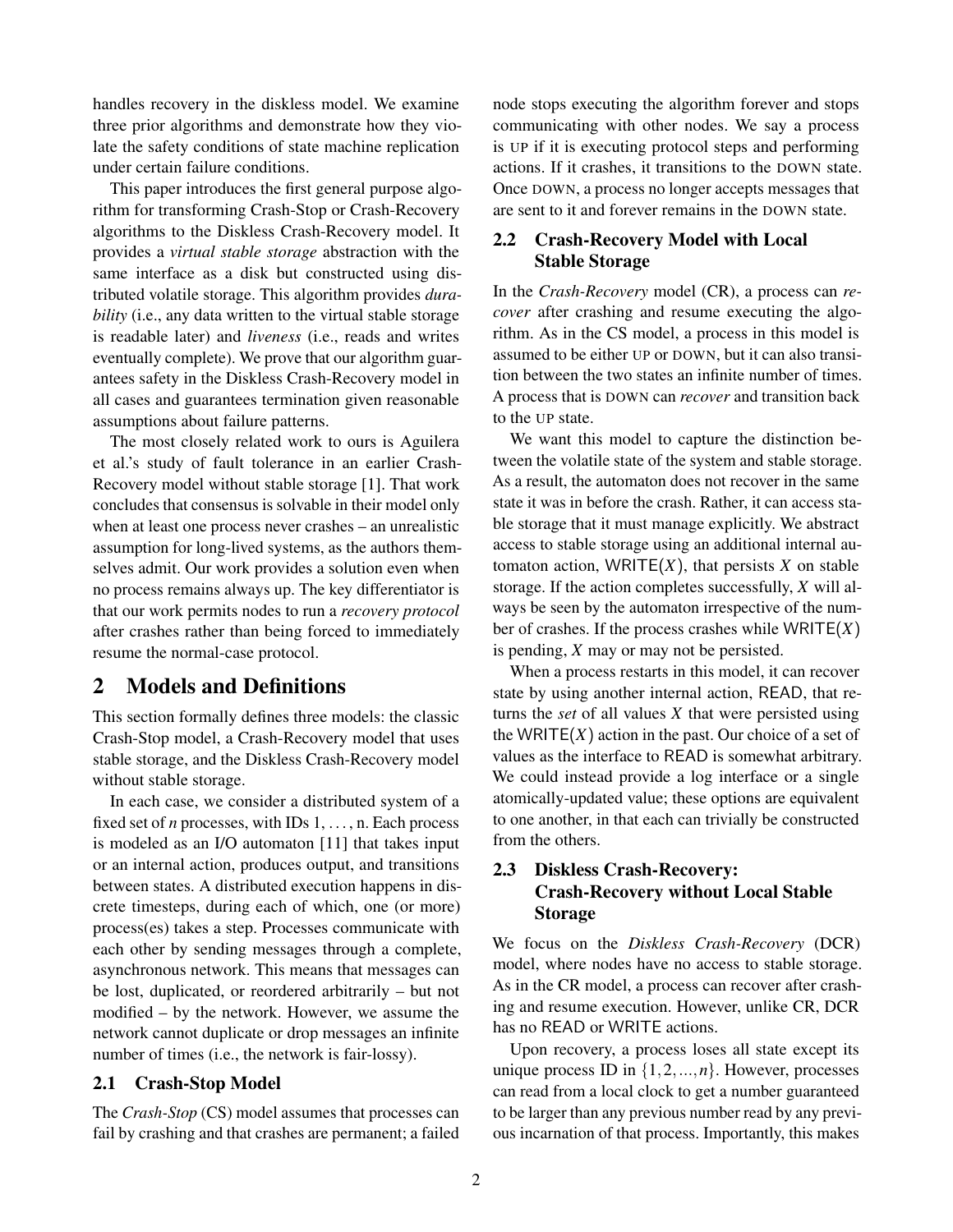it possible to distinguish between different incarnations of the same processes.<sup>[1](#page-2-0)</sup>

A recovering process must bring itself to a state that lets it resume its computation without violating any guarantee of the algorithm. To do so, a process that recovers runs a distinct *recovery protocol*. This protocol can communicate with other processes to recover previous state. Once the recovery protocol terminates, the automaton changes its internal status to operational and resumes execution of its normal protocol.

We describe a process that is UP as RECOVERING if it is running its recovery protocol and OPERATIONAL otherwise. This distinction makes it possible to state failure bounds in terms of the number of operational processes, e.g., that no more than half of the processes can be either down or recovering at any moment. Our definition matches the design of existing protocols (e.g., Viewstamped Replication [\[10\]](#page-10-2)).

One important property that protocols in the DCR model should satisfy is *recovery termination*, which requires a recovering process to eventually complete recovery and become OPERATIONAL, as long as it does not crash again. We are thus not interested in trivial solutions, i.e., those where recovering processes declare themselves to be permanently DOWN and never again participate in the normal protocol.

### <span id="page-2-1"></span>3 Model Transformations

Many algorithms solve problems in the CS failure model. When can these algorithms be applied to solving the same problems in the CR or DCR models?

Crash-Stop to Crash-Recovery with Stable Storage. Transforming CS protocols to the CR model is trivial when local stable storage is available. This can be done by recording every state transition to disk before performing output actions. Equivalently, the automaton can log every message and input action received to stable storage and replay these in order on recovery.

Any asynchronous CS algorithm transformed in this way provides the same guarantees in the CR model. Because the automaton recovers in the same state it was in before crashing, the only difference is that it does not process any messages that it received while it was down. Asynchronous algorithms are inherently robust to these *omission failures* [\[3\]](#page-10-3) because they can

handle messages that the network drops or delays.

Towards Diskless Crash Recovery. This paper poses the question, *How can a protocol from the Crash-Stop or Crash-Recovery model be correctly transformed to one that works in the Diskless Crash-Recovery model?* Specifically, can we implement a *virtual stable storage* abstraction in the DCR model that provides the same READ/WRITE() interface defined in CR? In the DCR model, a process can persist state only by replicating on other processes in the system. Hence, any READ/WRITE(X) action must communicate with other processes in the system to provide the same guarantees even in the presence of concurrent failures. We begin by defining the notion of virtual stable storage:

Virtual Stable Storage. We say that an algorithm correctly implements *virtual stable storage* in the DCR model if it provides READ and WRITE(X) primitives with the following properties:

- Persistence: A successful READ outputs the set of *all* objects the process successfully persisted through a prior invocation of WRITE(X).
- Termination: Every READ and WRITE(X) at a process eventually succeeds unless the process crashes.

## <span id="page-2-2"></span>4 State Machine Replication in Diskless Crash-Recovery

Providing stable storage in the DCR model seems superficially straightforward – simply replace each write to disk with a write to a majority of replicas. However, there are surprisingly subtle challenges; if handled naïvely, delayed messages from prior incarnations of a process can lead to the illusion that a write has been persisted when, in fact, it could still be lost.

As evidence of its subtlety, several protocols have attempted, and failed, to provide diskless crash recovery in the context of a specific problem, state machine replication. State machine replication (SMR) – a classic problem that lies at the core of many critical deployed distributed systems  $[2, 7, 9, 10, 13, 15]$  $[2, 7, 9, 10, 13, 15]$  $[2, 7, 9, 10, 13, 15]$  $[2, 7, 9, 10, 13, 15]$  $[2, 7, 9, 10, 13, 15]$  $[2, 7, 9, 10, 13, 15]$  – highlights the relevance of diskless recovery: SMR deployments are long-lived and must be able to handle node crashes and recoveries, including ones where stable storage is lost.

We analyze 3 state machine replication protocols for the DCR model: Viewstamped Replication [\[10\]](#page-10-2), Paxos Made Live [\[2\]](#page-10-4), and JPaxos [\[6\]](#page-10-9). In each case, we show that these protocols do not completely recover the state

<span id="page-2-0"></span><sup>&</sup>lt;sup>1</sup> The algorithm we present in [Section 5](#page-4-0) could be easily adapted to work when processes can only generate a unique number instead of a monotonically increasing one. We assume a monotonic clock only for simplicity of exposition.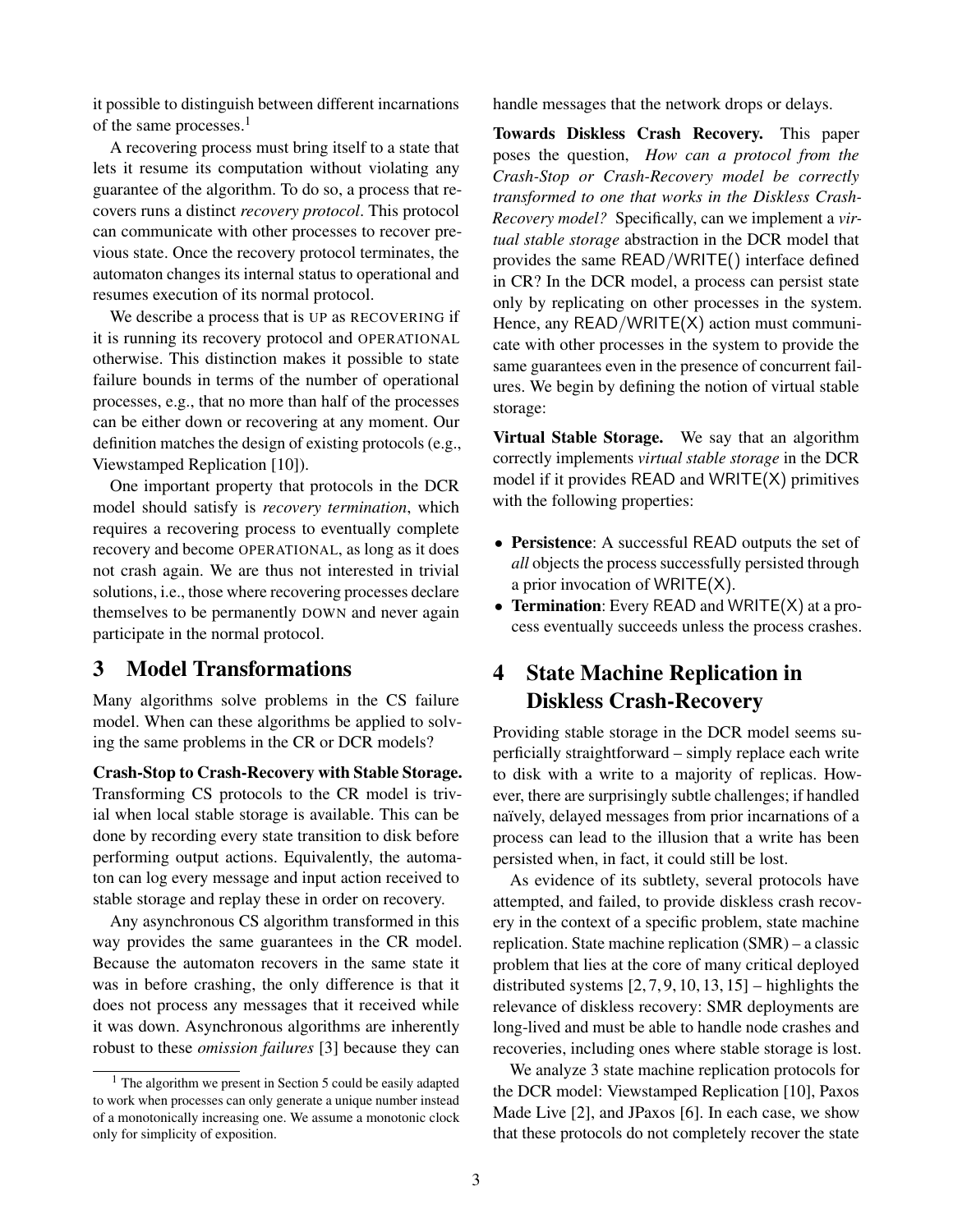of a failed node under certain scenarios, a situation that can lead to user-visible violations of protocol correctness. To our knowledge, no prior work has provided a correct recovery protocol for this problem.

This section provides a detailed case study of correctness problems in Viewstamped Replication and an overview of the equivalent problem in Paxos Made Live and JPaxos. A more complete description, including detailed traces of the failure in all three protocols, is available in [Appendix A.](#page-11-0)

#### 4.1 Definitions

The SMR approach models a replicated service as a state machine. Clients submit requests to the service, which runs a consensus protocol (e.g., Multi-Paxos or Viewstamped Replication) to establish a global order of requests; the replicas then execute that request and respond to the client. A correct SMR protocol provides *linearizability* [\[4\]](#page-10-10): clients receive responses as though their requests had been executed by a single system in a serial order; if operation A receives a response before B is invoked, A must precede B in that serial order.

SMR is well known to be equivalent to repeated instances of consensus, or atomic broadcast. We choose to frame the problem as SMR rather than consensus because the former implies a long-lived system consistent with our DCR model. In particular, single-instance consensus admits some solutions (such as requiring some fraction of nodes to be up for the duration of the protocol [\[1\]](#page-10-0)) that are not reasonable in the long-lived SMR model.

#### 4.2 Viewstamped Replication

Viewstamped Replication (VR) is a classic SMR algorithm. The original presentation by Oki and Liskov in 1988 [\[13\]](#page-10-7) used stable storage for certain parts of the replica state. VR always guarantees sequence agreement and integrity, and it guarantees liveness as long as there is sufficient network synchrony and no more than *f* out of  $2f + 1$  replicas are failed. A subsequent version [\[10\]](#page-10-2) revised the protocol to eliminate the need for stable storage; we demonstrate that this version does not correctly handle all loss-of-state failures.

VR is a leader-based algorithm: the system moves through a series of numbered views, in which one node is designated as the leader. VR uses 2 protocols. During normal case execution, the leader assigns sequence numbers to incoming client requests, sends PREPARE messages to replicas, and executes the operation once it has received replies from a majority. When the leader

is suspected to have failed, a *view change* protocol replaces the leader with a new one. Replicas increment their view numbers, stop processing requests in the old view, then send the new leader a VIEW-CHANGE message with their log of operations. The new leader begins processing only when it receives VIEW-CHANGE messages from a majority of replicas, ensuring that it knows about all operations successfully completed in prior views. These two protocols are equivalent to the two phases of Paxos.

View Change Invariant. In VR, an important invariant is that each replica's view number increases monotonically: *once a replica sends a* VIEW-CHANGE *message for view v, it never returns to a lower view*. This is important for correctness because it implies that replicas cannot commit to new operations in prior views once they have sent a VIEW-CHANGE message to the new leader. Without this invariant, a new leader cannot be guaranteed to know about all operations completed by previous leaders and would thus violate linearizability.

Recovery in VR. Ensuring that nodes in VR can recover from failures requires providing a recovery procedure. This procedure must ensure that the view change invariant continues to hold, i.e., that *each replica recovers in a view number at least as high as the view number in any* VIEW-CHANGE *message it has ever sent.*

The original version of VR [\[13\]](#page-10-7) achieved this invariant through stable storage. This protocol logged view numbers to stable storage during view changes, but it eschewed the use of stable storage in normal operations because writing every operation to disk is slow. It used a recovery protocol to recover all other state, including the set of committed operations.

A later version, "VR Revisited" [\[10\]](#page-10-2), claimed to provide a completely diskless mode of operation. It used a recovery protocol and an extension to the view change protocol to, in essence, replace each write to disk with communication with a quorum of nodes. We show below that this protocol is insufficient to ensure continued correctness of the system.

VR Revisited's recovery protocol is straightforward: the recovering replica sends a RECOVERY message to all other replicas.<sup>[2](#page-3-0)</sup> If not recovering or in the middle of a view change, every other node replies with a RECOVERY-RESPONSE containing its view number;

<span id="page-3-0"></span><sup>2</sup> This message contains a unique nonce to distinguish responses from different recoveries if a node recovers more than once.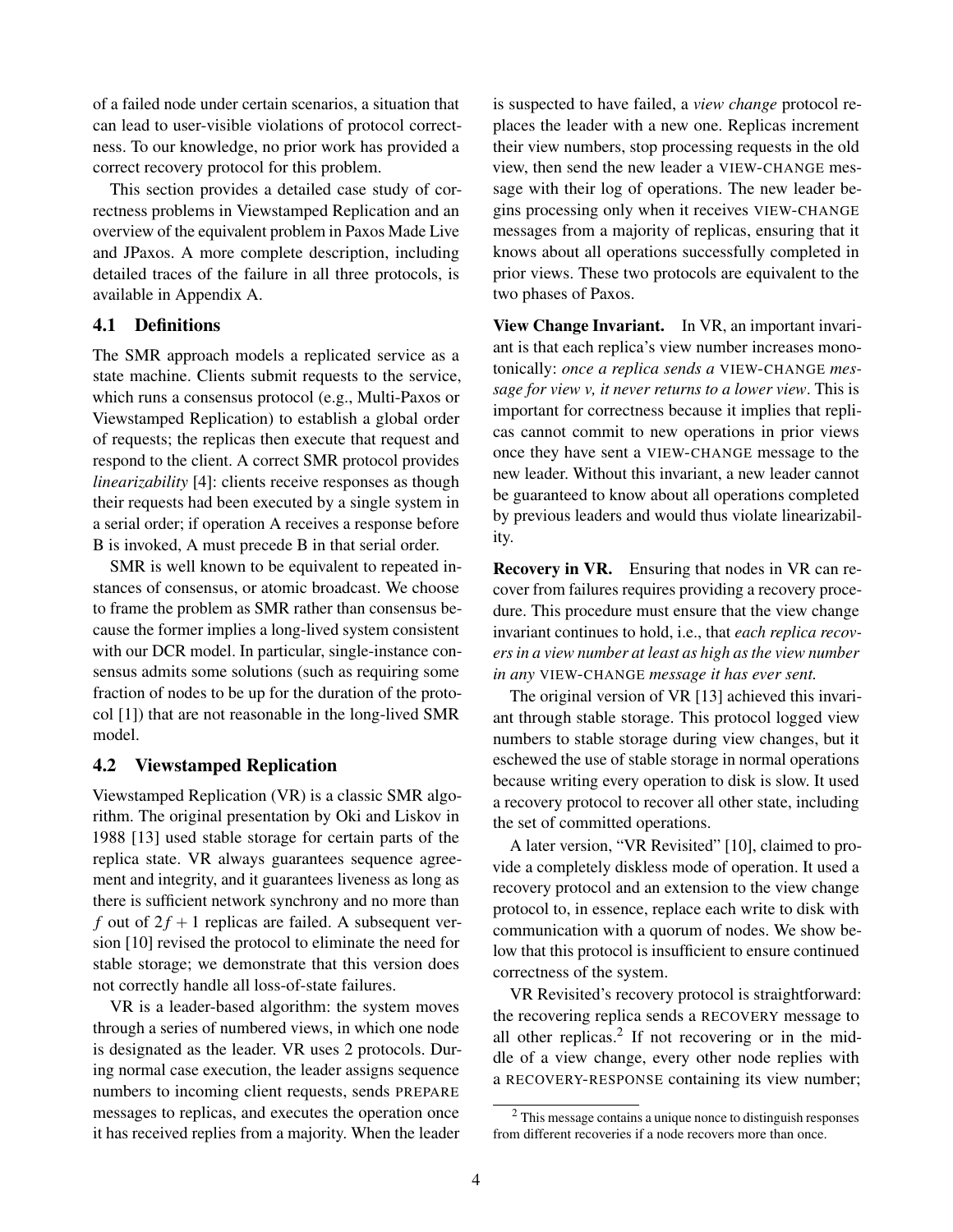the leader also includes its log of operations. Once the recovering replica has received a quorum of responses with the same view, including one from that view's leader, it updates its state with the information in the log.

VR Revisited adds another phase to the view change protocol. When nodes determine a view change is necessary, they increment their view number, stop processing requests in the old view, and send a START-VIEW-CHANGE message to all other replicas. Only when replicas receive START-VIEW-CHANGE messages from a quorum of replicas do they send their VIEW-CHANGE message to the new leader and proceed as in the original protocol. The additional phase is intended to serve as the equivalent of a disk write, ensuring that replicas do not commit to a new view until a majority of them becomes aware of the intended view change. Together with the recovery protocol, the added phase aims to prevent violation of the View Change Invariant by ensuring that a crashed replica recovers in a view at least as high as any VIEW-CHANGE message it has sent.

By itself, however, this approach is not sufficient. The problem of persistence has only shifted a layer: rather than a node "forgetting" that it sent a VIEW-CHANGE message on a crash, it can forget that it sent a START-VIEW-CHANGE. That is, consider the following case with three nodes:

- $\triangleright$  Node *A* initiates a view change by sending START-VIEW-CHANGE  $v+1$ , but this message is delayed.
- $\blacktriangleright$  *A* crashes and recovers; it receives RECOVERY-RESPONSEs from *B* and *C*. Because they have not seen the START-VIEW-CHANGE message, *A* recovers to view *v*.
- $\triangleright$  *B* receives *A*'s START-VIEW-CHANGE and sends START-VIEW-CHANGE  $v+1$ . Because it has a quorum of these messages (from *A* and itself), it sends VIEW-CHANGE  $v + 1$ , but this message is delayed.
- $\blacktriangleright$  *B* crashes, recovers, and receives RECOVERY-RESPONSEs from nodes *A* and *C* during recovery. These nodes are in view *v* and have no knowledge of the view change, so *B* recovers to view *v*.

*B* has now sent a VIEW-CHANGE message but has lost all knowledge of that fact, violating the View Change Invariant.

This leads to a violation of linearizability. *B* can now accept a new operation *o* in view *v* by sending PREPARE-OK messages to the leader (say it is *A*). This operation can succeed without *C* learning of the operations, because *A* and *B* together form a quorum. If *C* suspects that *A* has failed and initiates a view change, it can proceed using only its own log and the delayed VIEW-CHANGE message from *B*. Neither log contains *o*, so this operation will not be visible to future clients.

[Appendix A](#page-11-0) provides a complete trace of a linearizability violation in the VR Revisited protocol.

### 4.3 Other Protocols: Paxos Made Live and JPaxos

Viewstamped Replication is not the only protocol that attempts to provide diskless recovery for SMR. The same type of correctness problem exists in two other protocols, Paxos Made Live [\[2\]](#page-10-4) and JPaxos [\[6\]](#page-10-9), and we briefly review their recovery approaches here; a full description is in [Appendix A.](#page-11-0)

Paxos Made Live [\[2\]](#page-10-4) is Google's implementation of the Multi-Paxos protocol. To handle corrupted disks, it lets a replica rejoin the system without its previous state and runs an (unspecified) recovery protocol to restore the application state. The recovering replica must then wait to observe a full instance of successful consensus before participating. This step successfully prevents the replica from accepting multiple values for the same instance (e.g., one before and one after the crash). However, it does not prevent the replica from sending different *promises* (i.e., view change commitments) to potential new leaders, which can lead to a new leader deciding a new value for a prior successful instance of consensus.

JPaxos [\[6\]](#page-10-9), a hybrid of Multi-Paxos and VR, provides a variety of deployment options, including a diskless one. Nodes in JPaxos maintain an *epoch vector* that tracks which nodes have crashed and recovered to discard lost promises made by prior incarnations of recovered nodes. However, like VR and PML, this approach encounters the same problem at a different level: certain failures during node recovery can cause the system to lose state and violate safety properties.

# <span id="page-4-0"></span>5 Providing Stable Storage in Diskless Crash-Recovery

In this section we present a protocol that provides the *virtual stable storage* abstraction in the Diskless Crash-Recovery model along with its correctness proof. The protocol implementation is shown in Algorithm [1.](#page-5-0)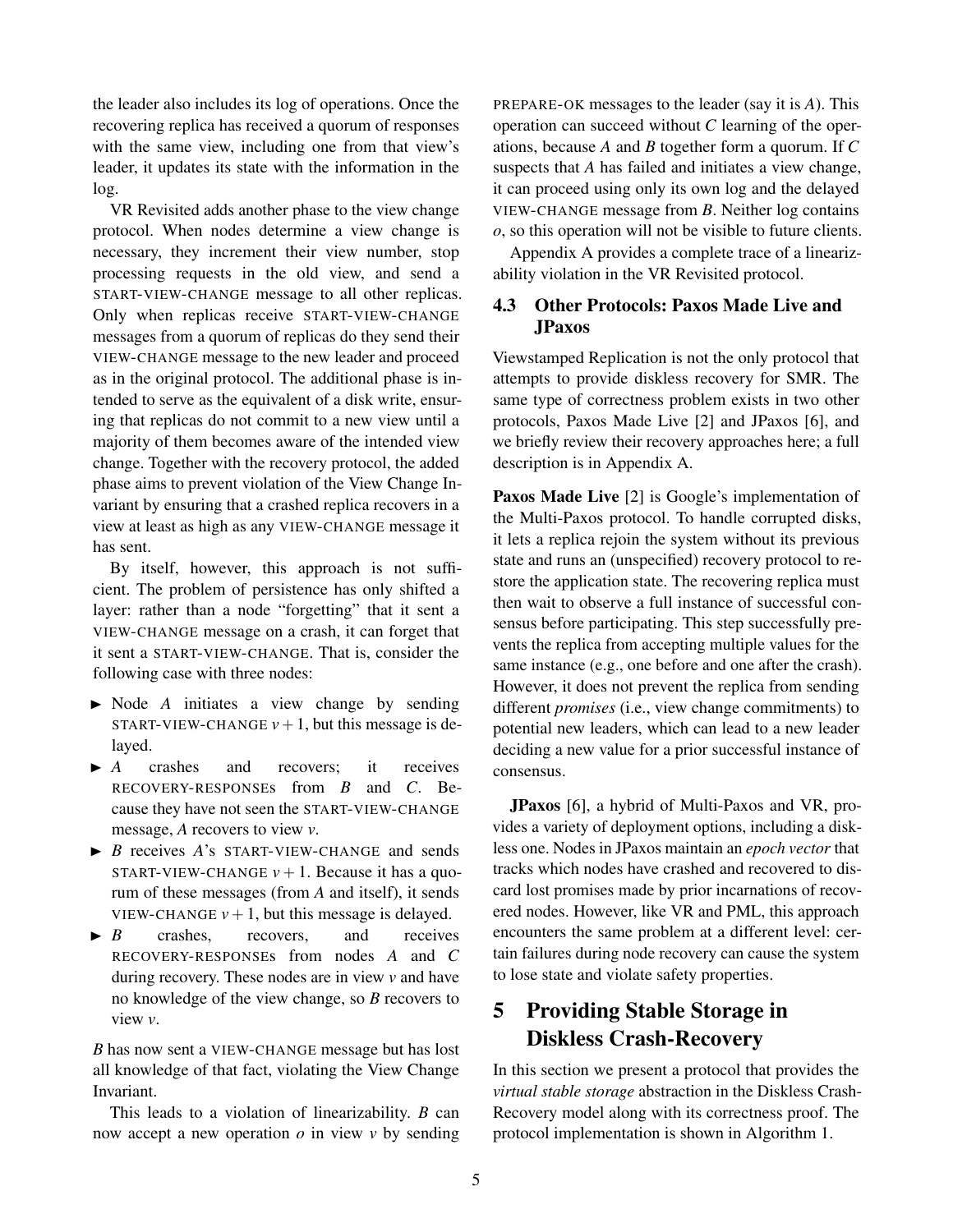<span id="page-5-0"></span>Algorithm 1 Single reader, single writer non-atomic set in Diskless Crash-Recovery

#### Permanent Local State:

| $n \in \mathbb{N}^+$ | $\triangleright$ Number of processes |
|----------------------|--------------------------------------|
| $i \in [1,\ldots,n]$ | $\triangleright$ Process number      |

#### Volatile Local State:

|                            | $v \leftarrow [\perp$ for $i \in [1, \ldots, n]]$ $\triangleright$ Crash vector |
|----------------------------|---------------------------------------------------------------------------------|
| $op \leftarrow false$      | $\triangleright$ Operational flag                                               |
| $R \leftarrow \{\}$        | $\triangleright$ Acquire reply set                                              |
| $w \leftarrow \perp$       | $\triangleright$ Value being written                                            |
| $S \leftarrow {\{\perp\}}$ | $\triangleright$ Local set                                                      |

- 1: upon SYSTEM-INITIALIZE
- 2:  $op \leftarrow true$
- 3: end upon
- 4: upon RECOVER
- 5:  $v[i] \leftarrow \text{READ-CLOCK}$
- 6: ACQUIRE-QUORUM $(L)$
- 7:  $op \leftarrow true$
- 8: end upon
- 9: procedure WRITE(*val*)
- 10: guard: *op*
- 11: ACQUIRE-QUORUM(*val*)
- 12: end procedure

```
13: function ACQUIRE-QUORUM(val)
```
- 14:  $w \leftarrow val$
- 15:  $R \leftarrow \{\}$
- 16: Add *val* to *S*
- 17:  $m \leftarrow \langle \text{ACQUIRE}, S \rangle$

```
18: for all j \in [1, \ldots, n] do
```

```
19: SEND-MESSAGE(m, j)
```

```
20: end for
```

```
21: Wait until |R| > n/2
```

```
22: end function
```

```
23: procedure READ
```

```
24: guard: op
```

```
25: return S - \{\perp\}
```

```
26: end procedure
```

```
27: function SEND-MESSAGE(m, j)
```
- 28:  $m.f \leftarrow i$   $\triangleright$  Sender
- 29:  $m.v \leftarrow v$
- 30: Send *m* to process *j*
- 31: end function
- 32: function DISCARD-OLD-REPLIES
- 33: while  $\exists m \in R$  where
- 34:  $m.v[m.f] < v[m.f] \textbf{d}o$
- 35: Remove *m* from *R*
- 36: **SEND-MESSAGE(** $\langle$ **ACQUIRE,** *S* $\rangle$ , *m.f*)
- 37: end while
- 38: while  $\exists m, m' \in R$  where
- 39:  $m.f = m'.f \wedge m \neq m'$  do
- 40: Remove *m* from *R*
- 41: end while
- 42: end function
- 43: **upon** receiving  $\langle$  ACQUIRE $\rangle$ , *m*
- 44: guard: *op*
- 45:  $v \leftarrow v \sqcup m.v$
- 46:  $S \leftarrow S \cup m.S$
- 47: *m*  $m' \leftarrow \langle \text{ACQUIRE-REP}, S \rangle$
- 48: **SEND-MESSAGE** $(m', m.f)$
- 49: end upon
- 50: upon receiving  $\langle$  ACQUIRE-REP $\rangle$ , *m*
- 51: **guard:**  $m.v[i] \geq v[i] \land w \in m.S$
- 52:  $v \leftarrow v \sqcup m.v$
- 53:  $S \leftarrow S \cup m.S$
- 54: Add *m* to *R*
- 55: DISCARD-OLD-REPLIES
- 56: end upon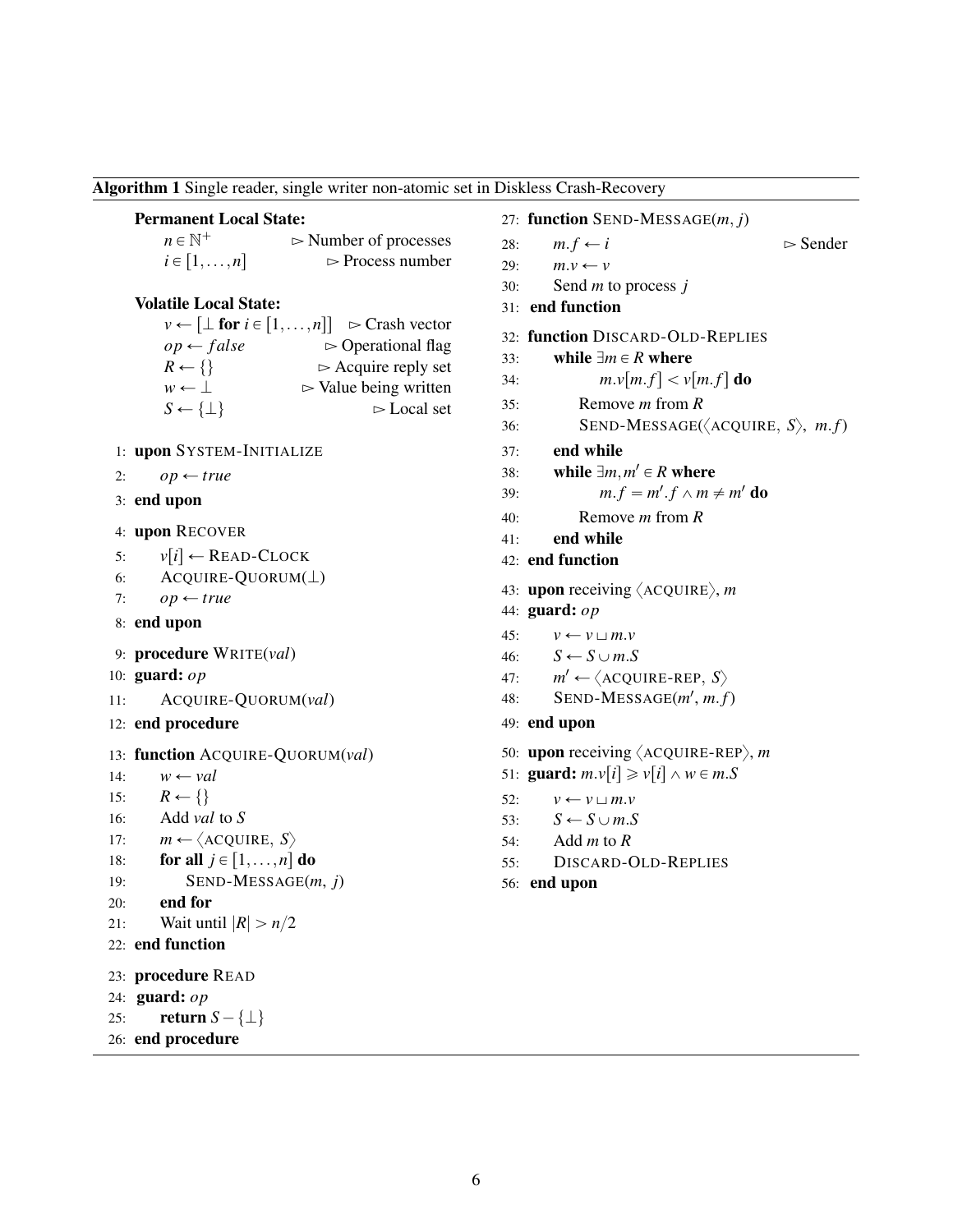#### 5.1 Overview

The protocol we propose implements a single reader, single writer, fault-tolerant *non-atomic set* that provides the READ/WRITE interface and virtual stable storage properties presented in Section [3.](#page-2-1) Adapted from the definition of regular registers [\[8\]](#page-10-11), a non-atomic set offers weaker guarantees than a linearizable one. It guarantees that a READ returns a set containing all previously successfully written values, but it makes no other guarantees. Importantly, the process is allowed only to write values to the set, never to remove them. We choose these weaker guarantees for simplicity, so we can focus on the main problem – how to correctly obtain diskless persistence in the presence of crashes and recoveries.

Stronger properties can be implemented on top of this basic interface. For instance, this protocol could easily be adapted to provide a multi-reader, multi-writer non-atomic set. However, to guarantee that a READ returns *all* previously written values, a process would have to read from a (simple, not necessarily consistent) quorum instead of its local set. A multi-reader, multiwriter set would be a powerful abstraction upon which to readily build other data structures (e.g., the shared log of a replicated state machine). Also, it is worth noting that concurrent instances of this single reader, single writer set can be run to give *all* processes access to virtual stable storage.

While the virtual stable storage protocol is always safe, the *termination* of WRITE and recovery are guaranteed only under certain assumptions. Section [5.3](#page-7-0) specifies these assumptions and proves protocol correctness.

#### 5.2 Protocol Description

We now describe the protocol, which is presented as pseudo-code in Algorithm [1.](#page-5-0) We present the algorithm using a modified I/O automaton notation. In our protocol, procedures are input actions that can be invoked at any time (e.g., in a higher level protocol) by the set's owner, the designated reader/writer process for which this instance of the protocol is providing virtual stable storage; functions are private methods; and upon clauses specify how processes handle external events (i.e., messages, the global startup event, and the transition from DOWN to RECOVERING).

We use **guards** to prevent actions from being activated under certain conditions. If the guard of a message handler is not satisfied, the message is dropped, and the action is not executed. If the guard of a procedure is not satisfied, that procedure is inactive and fails upon invocation.

There is a set of *n* processes, Π, and every process has a unique ID in  $\{1, 2, ..., n\}$ . Each process maintains a *crash vector* of length *n*, with one entry for each process in system. Entry *i* in this vector (called *i*'s *crash ID*) tracks the latest incarnation of process *i*. When a process recovers, it gets a new value from its local, monotonic clock and updates its crash ID in its own vector. When the recovery procedure ends, the process becomes OPERATIONAL and signals this through the *op* flag. A process's crash vector is updated whenever a process learns about a newer incarnation of another process. Crash vectors are partially ordered, and a join operation, denoted  $\cup$ , is defined over vectors, where  $(v_1 \sqcup v_2)[i] = \max(v_1[i], v_2[i]).$ 

The crash vector has two purposes: (1) to match requests with their replies (e.g., to ignore old replies), and (2) to detect whether a process has crashed and recovered. Initially, each process's crash vector is  $[\bot, \ldots, \bot]$ , where  $\perp$  is some value smaller than any value ever returned by any clock, and thus smaller than the crash ID of any process that has ever crashed and begun recovery.

The single main function of our algorithm, ACQUIRE-QUORUM, handles both writing values and recovering. ACQUIRE-QUORUM ensures the persistence of both the process's current crash vector (in particular, the process's own crash ID in the vector) as well as the value to be written  $(L, a$  unique value which every process's local set contains, in the case of recovery). Additionally, it updates the process's local set to contain all previously written values. This guarantees that upon recovery, if the set owner calls READ, it will get those values.

ACQUIRE-QUORUM provides these guarantees by collecting replies from a quorum of processes and ensuring that those replies are *consistent* per [Section 5.3.](#page-7-0) It uses crash vectors to detect when any process that previously replied *could have crashed* and thus "forgotten" about the written value and the process's crash ID. The DISCARD-OLD-REPLIES function detects and removes these replies from the reply set and then resends the original message. While recovering, processes do not send replies for WRITEs or other processes' recoveries; all ACQUIRE-REP messages are sent by OPERA-TIONAL processes.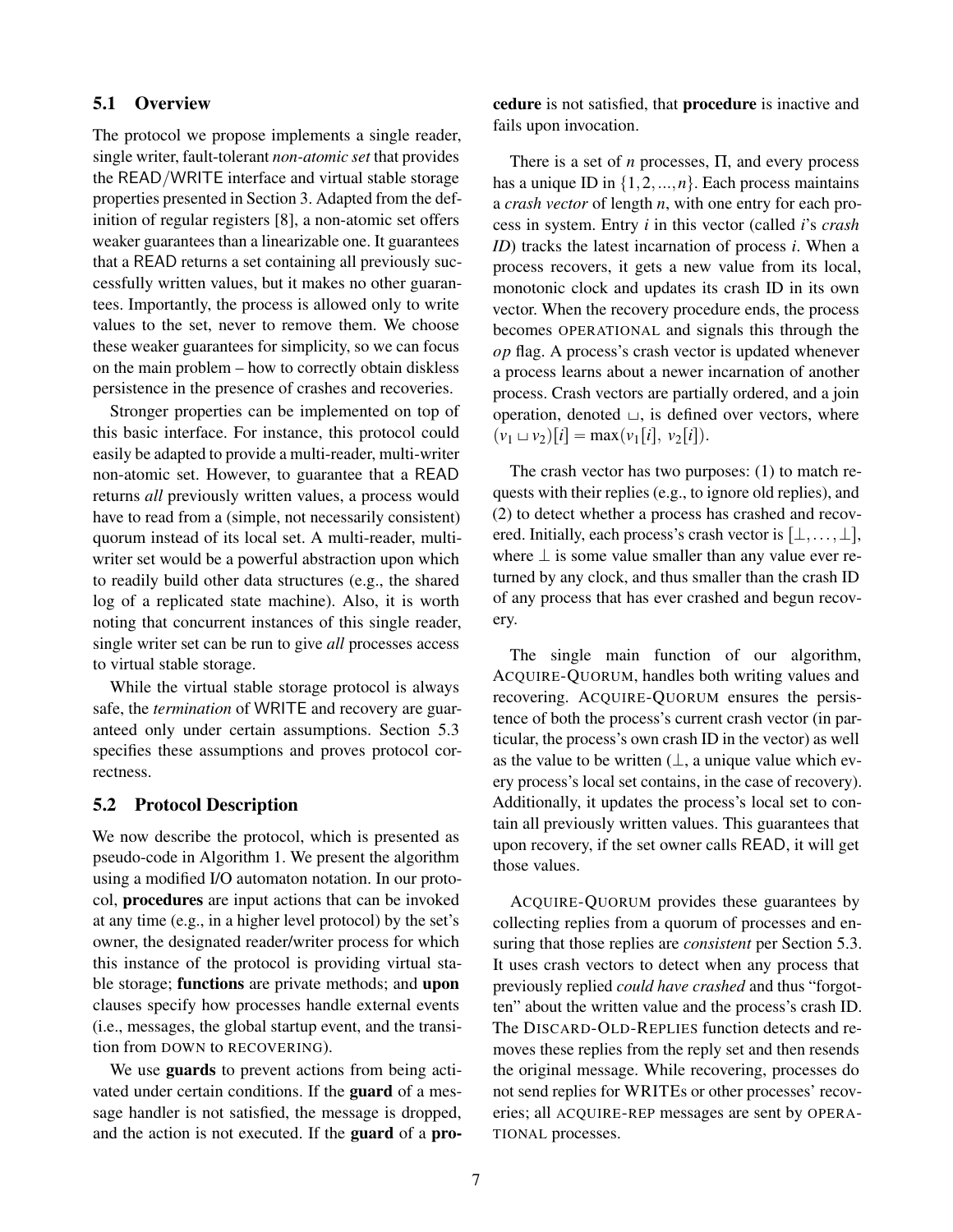#### <span id="page-7-0"></span>5.3 Protocol Correctness

Prior to discussing the correctness of Algorithm [1,](#page-5-0) we first define basic terms.

Definition 1. A quorum, *Q*, is a set of processes such that:

$$
Q \in \mathcal{Q} = \{ Q \mid Q \in 2^{\Pi} \text{ and } |Q| > |\Pi|/2 \}
$$

Note that  $\forall Q_1, Q_2 \in \mathcal{Q}, Q_1 \cap Q_2 \neq \emptyset$  (Quorum Intersection).

Definition 2. We say that property *X* is *stable* if the following two guarantees hold:

- 1. If a process, *p*, has property *X*, then as long as *p* does not crash, *p* will still have property *X*.
- 2. If a process, *p*, has property *X* and *p* sends an AC-QUIRE or ACQUIRE-REP message to  $p'$ , then upon receiving the message,  $p'$  will have property  $X$ .

Note that a process having a crash vector, *v*, that is greater than or equal to some value is a stable property. Also, a process having some element in its local set, *S*, is a stable property.

Definition 3. If a process, *p*, has some stable property, *X*, we say *p knows X*. If a message, *m*, from some process, *p*, indicates that at the time *p* sent *m*, *p* knew *X*, then we say *m shows X* (for *p*).

Definition 4. We say that a quorum *Q knows* some stable property *X* if, for all processes  $p \in Q$ , one of the following holds: (1)  $p$  is DOWN, (2)  $p$  is OPERA-TIONAL, and  $p$  knows  $X$ , or (3)  $p$  is RECOVERING and is guaranteed to know *X* upon finishing recovery.

Definition 5. A set of ACQUIRE-REP messages, *R*, is *consistent* if:

$$
\forall s_1, s_2 \in R : s_1.v[s_2.f] \leq s_2.v[s_2.f]
$$

Definition 6. We say that a consistent set of ACQUIRE-REP messages constitutes a *quorum promise* showing stable property *X* if the set of senders of those messages is a quorum, and each message shows *X*.

The DISCARD-OLD-REPLIES function (line [32\)](#page-5-0) guarantees the consistency of the reply set by discarding any inconsistent messages; it also guarantees that there is at most one message from each process in the reply set. Therefore, the termination of ACQUIRE-QUORUM (line [13\)](#page-5-0) means that the process has received

a quorum promise showing that *val* was written and that every participant had a crash vector greater than or equal to its own vector *when it sent the* ACQUIRE *messages*. This implies that whenever a process finishes recovery and sets its *op* flag to *true*, it must have received a quorum promise showing that the participants in its recovery had that process's latest crash ID in their crash vectors.

Definition 7. We say that a process *participates* in a quorum promise for *X* when it sends an ACQUIRE-REP message that *will eventually* belong to a quorum promise that some other process receives.

Unlike having a stable property, that a process *participated* in a quorum promise holds across failures and recoveries. That is, we say that a process, *not* a specific incarnation of that process, participated in a quorum promise. Also note that only OPERATIONAL processes ever participate in a quorum promise, guaranteed by the guard on the ACQUIRE message handler.

<span id="page-7-1"></span>Theorem 1 (Persistence of Quorum Knowledge). *If at time t, some quorum, Q, knows stable property X, then for all times t'*  $\geq t$ *, Q knows X.* 

Proof. We prove by (strong) induction on  $t'$  that the following invariant, *I*, holds for all  $t' \geq t$ . For all *p* in  $Q$ : (1)  $p$  is OPERATIONAL and knows  $X$ , (2)  $p$  is RECOVERING, or  $(3)$  *p* is DOWN. In the base case at time *t*, *Q* knows *X* by assumption, so *I* holds.

Now, assuming *I* holds at all times  $t' - 1 \geq t$ , we show that *I* holds at time *t* 1 . Because *X* is stable, the only step any process, *p*, in *Q* could take to falsify *I* is finishing recovery. Either recovery began after time *t*, or at or before time *t*. If the latter, then because *Q* knew  $X$ ,  $p$  is guaranteed to know  $X$  now that it has finished recovering. If this recovery began after time *t*, then *p* must have received some set of ACQUIRE-REP messages from a quorum, all of which were sent after time *t*. By quorum intersection, one of these messages must have come from some process in *Q*. Call this process *q*. Since *q*'s ACQUIRE-REP message, *m*, was sent after time *t* and before  $t'$ , by the induction hypothesis,  $q$ must have known *X* when it sent *m*. Since *X* is a stable property, *p* now knows *X* upon finishing recovery.

Since *I* holds for all times  $t' \geq t$ , this implies the theorem.  $\Box$ 

<span id="page-7-2"></span>Theorem 2 (Acquisition of Quorum Knowledge). *If process p receives a quorum promise showing stable property X from quorum Q, then Q knows X.*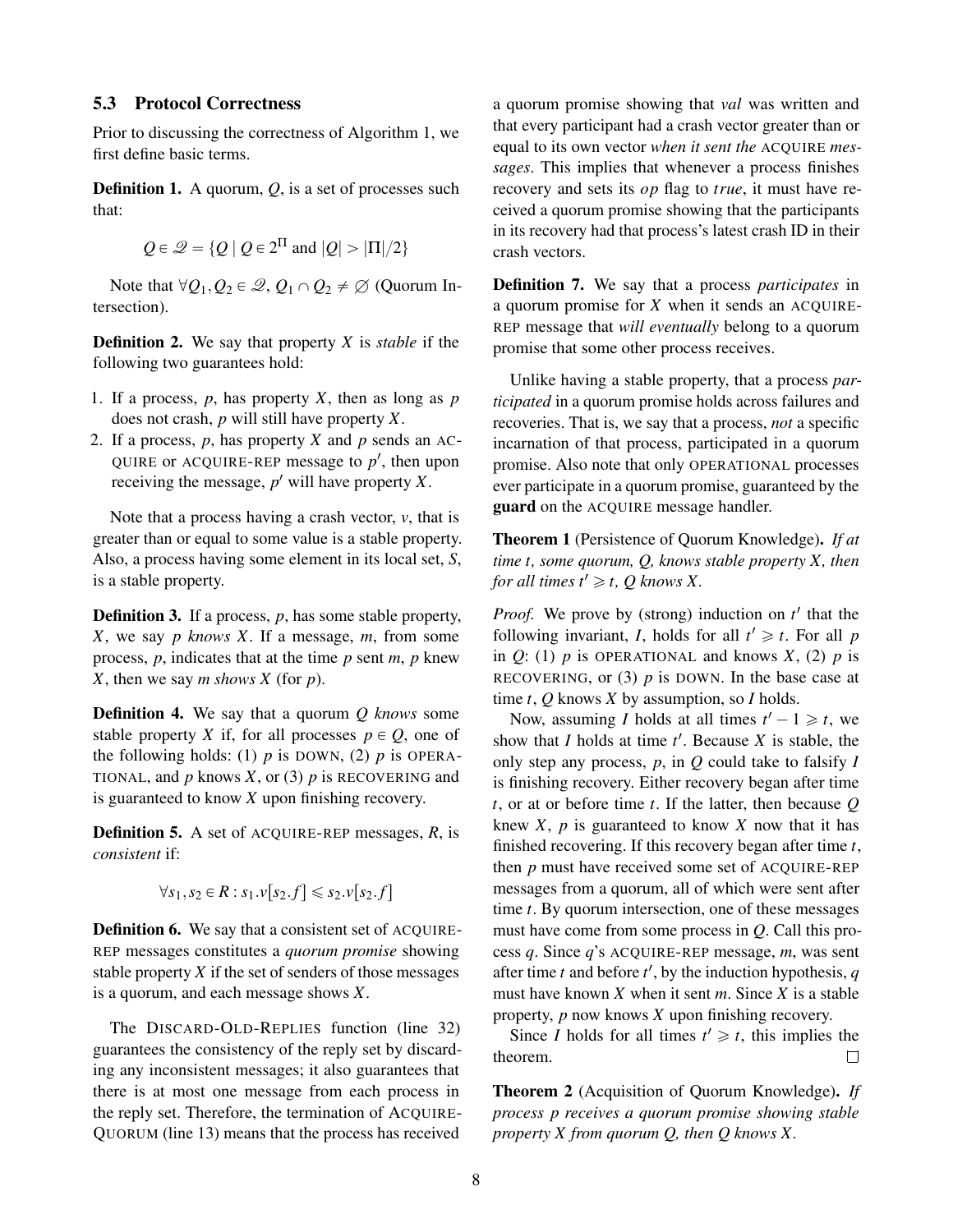*Proof.* We again prove this theorem by (strong) induction, showing that the following invariant, *I*, holds for all times, *t*:

- <span id="page-8-0"></span>1. If *p* receives a quorum promise showing stable property *X* from quorum *Q*, then *Q* knows *X*.
- <span id="page-8-2"></span>2. If *p* ever participated in a quorum promise for *X* at or before time *t*, and *p* is OPERATIONAL, then *p* knows *X*.

In the base case at  $t = 0$ , *I* holds vacuously since no process could have yet received or participated in a quorum promise. Now, assuming *I* holds at time  $t - 1 \geq$ 0, we will show that *I* holds at time *t*.

We prove our invariant in two parts. First, let's dispatch with property [1](#page-8-0) of *I*. If *p* has received a quorum promise, *R*, from quorum *Q* showing *X*, then because *R* is consistent, we know that *at the time they participated in R* no process in *Q* had participated in the recovery<sup>[3](#page-8-1)</sup> of any later incarnation of any other process in *Q* than the one that participated in *R*. If they had, then by the induction hypothesis (which we can apply as their participation happened before time *t*), we would know that such a process would have known the recovered process's new crash ID in the crash vector when it participated in *R*, and *R* would not have been consistent.

Given that fact, we will use a secondary induction to show that for all times,  $t'$ , all of the processes in  $Q$ either: (1) haven't yet participated *R*, (2) are DOWN, (3) are RECOVERING, or (4) are OPERATIONAL and know *X*.

In the base case at  $t' = 0$ , no process in *Q* has yet participated in *R*. Now, for the inductive step, note that the only step any process, *q*, could take that would falsify our invariant is transitioning from RECOVERING to OPERATIONAL after having participated in *R*. We know that if *q* finished recovering, it must have received a quorum promise showing that the senders knew its new ID in the crash vector. By quorum intersection, at least one of these came from some process in *Q*; call this process *r*. We already know *r* couldn't have participated in *q*'s recovery before participating in *R*. So by the induction hypothesis, *r* knew *X* at the time it participated in *q*'s recovery. And since *X* is stable, *q* knows *X*, completing this secondary induction.

Finally, we know that since *p* has received *R*, at time *t* all of the processes in *Q* have already participated in *R*, so all of the processes in *Q* are either DOWN, RECOV-ERING (and guaranteed to know *X* upon recovery), or are OPERATIONAL and know *X*. Therefore, *Q* knows *X*, and this completes the proof that property [1](#page-8-0) of *I* holds at time *t*.

Now, let's deal with property [2](#page-8-2) of *I*. Suppose, for the sake of contradiction, that at or before time *t*, *p* participated in quorum promise *R* showing *X* (i.e. sent some message showing  $X$  that is, or will be, in a quorum promise) received by *q*. Further suppose that *p* is OPERATIONAL, and *p* doesn't know *X*. Let *Q* be the the set of participants in  $R$  (i.e. those processes which already have or will at some point participate in the quorum promise, *R*).

Since *X* is a stable property, *p* must have crashed and recovered since participating in *R*. Consider *p*'s most recent recovery, and let the quorum promise it received showing that the senders knew *p*'s new crash ID in the crash vector (or a greater one) be  $R'$ . Let the set of participants in  $R'$  be  $Q'$ . By quorum intersection, there exists some process in  $Q \cap Q'$ . Consider one such process, *r*.

We know that *r* couldn't have already participated in  $R$  when it participated in  $R'$ ; otherwise by induction, when  $r$  participated in  $R'$ , it would have known  $X$ , so our incarnation of *p* at time *t* would know *X*. Therefore, *r* participated in *R* <sup>1</sup> before participating in *R*. *r* couldn't have participated in *R* before time *t*, however; otherwise, by property [2](#page-8-2) of *I*, it would have known *p*'s latest crash ID when participating in *R*, violating the consistency of *R*.

However, we know that *p* has received a quorum promise for its new crash ID at or before time *t*. So by property [1](#page-8-0) of *I*, which we have already shown holds at time  $t$ ,  $Q'$  knows  $p$ 's new crash ID. And, by [Theorem 1,](#page-7-1) if *Q* <sup>1</sup> knows *p*'s new crash ID at some time less than or equal to *t*, then for all times greater than or equal to *t*,  $Q'$  knows  $p'$ s new crash ID. In particular, this means that for all times greater than or equal to time *t*, if *r* is up, it knows *p*'s new crash ID. Therefore, *r* can't participate in *R* at or after time *t*, contradicting the fact that *r* participates in *R* and completing the proof that property [2](#page-8-2) holds at time *t*.  $\Box$ 

Finally, as stated above, if WRITE terminates at time *t*, we know that the process received promise from a quorum, *Q*, showing that *val* was written. So by [Theo](#page-7-2)[rem 2,](#page-7-2) we know this means *Q* knows *val*, and by [The](#page-7-1)[orem 1,](#page-7-1) we know that *Q* will continue to know *val*. If

<span id="page-8-1"></span><sup>3</sup> That is, participated in the quorum promise needed by a recovering process, showing that the senders knew the recovering process's new ID (or a greater one) in the crash vector.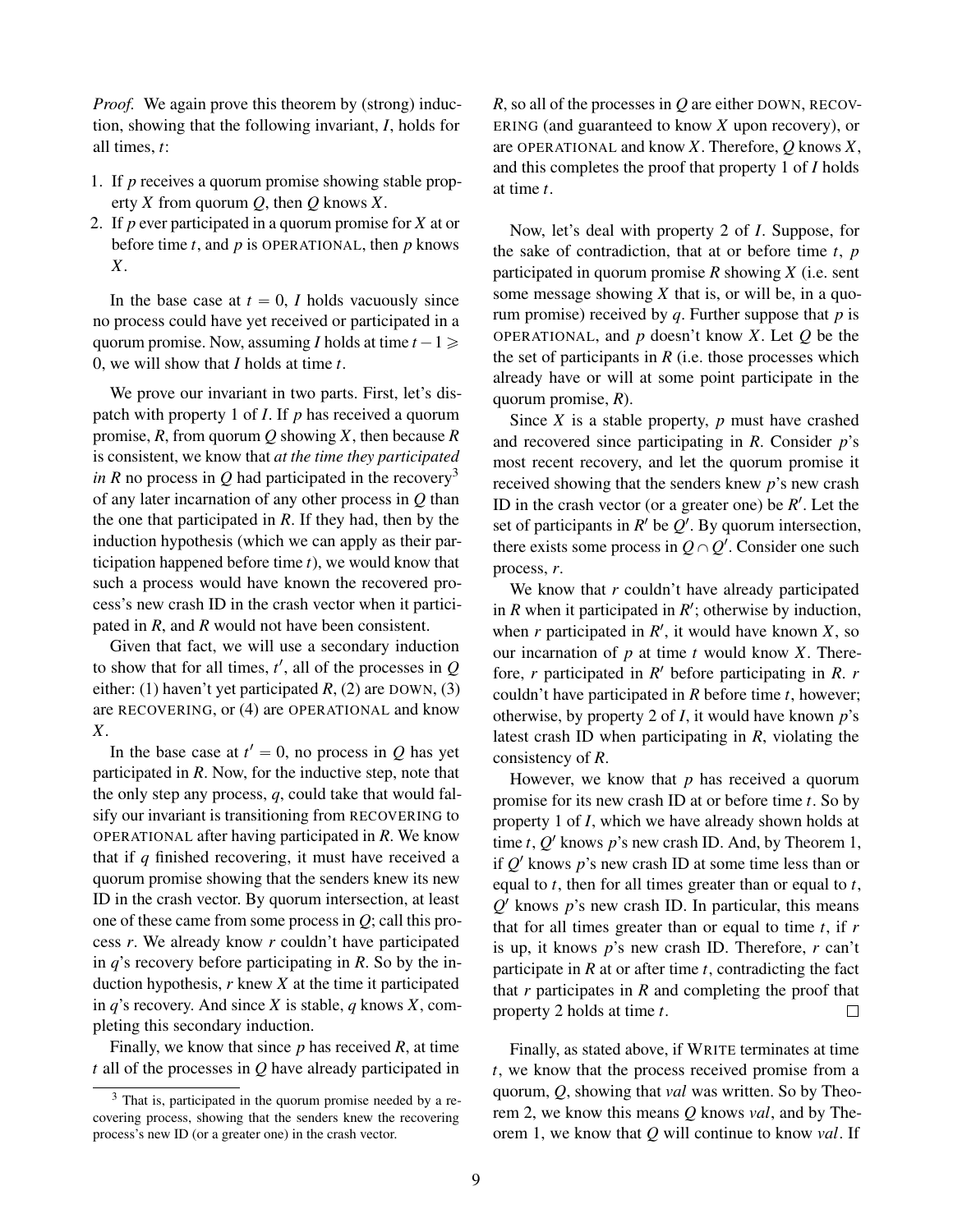that process ever crashes after time *t* and subsequently recovers, we know that upon finishing recovery, it must know *val* since it must have received an ACQUIRE-REPLY from some process in *Q* which knew *val*. Therefore, once a WRITE terminates, any subsequent READ will at least return the written value, showing the safety property of virtual stable storage.

Termination It would be nice to guarantee the termination of WRITE and recovery in all circumstances. However, this is clearly impossible. In the DCR model, processes can experience "amnesia." Consider some process, *p*, trying to recover or write a value. If every time any other process receives a message from *p*, it replies, and then crashes and recovers (before any other process receives a message from *p*), then it is obviously impossible for *p* to build up distributed knowledge, much less a quorum promise.

Our single reader, single writer set protocol does, however, guarantee termination of both WRITE and recovery if there is some quorum of processes, all of which remain OPERATIONAL for a sufficient period of time (and the writing or recovering process itself does not crash). This is easy to see since a writing or recovering process will eventually get an ACQUIRE-REP from each of these OPERATIONAL processes, and those replies must be consistent (since no process could have a crash ID for another process in its vector higher than the crash ID of the latest incarnation of that process).

Furthermore we note that even though our protocol is always safe, if ever a majority of processes is DOWN any given time, then no process can ever receive replies from a quorum again, so no process will ever be able to recover or write again.<sup>[4](#page-9-0)</sup>

### 6 Related work

Early work on the Crash-Recovery failure model proposed protocols to solve the consensus problem [\[3,](#page-10-3) [14\]](#page-10-12). These papers assume stable storage, and do not focus on state-loss failures, either assuming that processes do not lose state on crash [\[14\]](#page-10-12) or that every state transition is persisted to stable storage [\[3\]](#page-10-3). (Others persist only *critical* state to stable storage [\[5\]](#page-10-13).) As a result, the main focus of this work is *omission failures*, i.e., the messages that processes do not receive while down.

Aguilera et al. [\[1\]](#page-10-0) were the first to study consensus

in a Crash-Recovery failure model without stable storage. The authors proved that consensus is impossible to solve in this model unless the number of *always-up* processes exceeds the upper bound on processes that are either eventually-always-down or unstable. Their failure model, however, differs significantly from ours: it does not make a distinction between recovering and operational processes. As a result, it cannot allow processes to recover their state, and hence at least one process must remain always up. Instead, we show that it is possible to provide stable storage in the Diskless Crash-Recovery model as long as there is a quorum of processes that remain operational for a sufficient time. This allows any process to crash and fail at some point during the execution of the protocol, which is expected to happen in long-lived systems.

An interesting trade-off between stable storage and a majority of correct process is discussed by Martin et al. [\[12\]](#page-10-14). They consider a particular problem in the DCR model, eventual leader election, that has weaker requirements than emulating stable storage in this model. In particular, this problem can be solved even when processes do not always recover the state that they lost.

### 7 Conclusion

This paper defines the Diskless Crash-Recovery model (DCR), which supports long-lived distributed services where nodes may crash and rejoin the system without their volatile state. Building a correct recovery protocol for this environment is surprisingly subtle; to our knowledge, it has never been addressed in general. All previous protocols for the specific case of state machine replication in this model violate safety under certain failure scenarios. We present the first general procedure for transforming Crash-Stop or Crash-Recovery algorithms that rely on stable storage to the DCR model. Our algorithm, which uses a crash vector to achieve global knowledge about recovery progress, remains correct in all cases and terminates as long as a majority of nodes remain operational.

<span id="page-9-0"></span><sup>&</sup>lt;sup>4</sup> In fact, if there is ever a majority of processes that are DOWN or RECOVERING (where there does not exist a set of messages currently in the network that will allow any of them to recover), then no process will ever be able to recover or write again.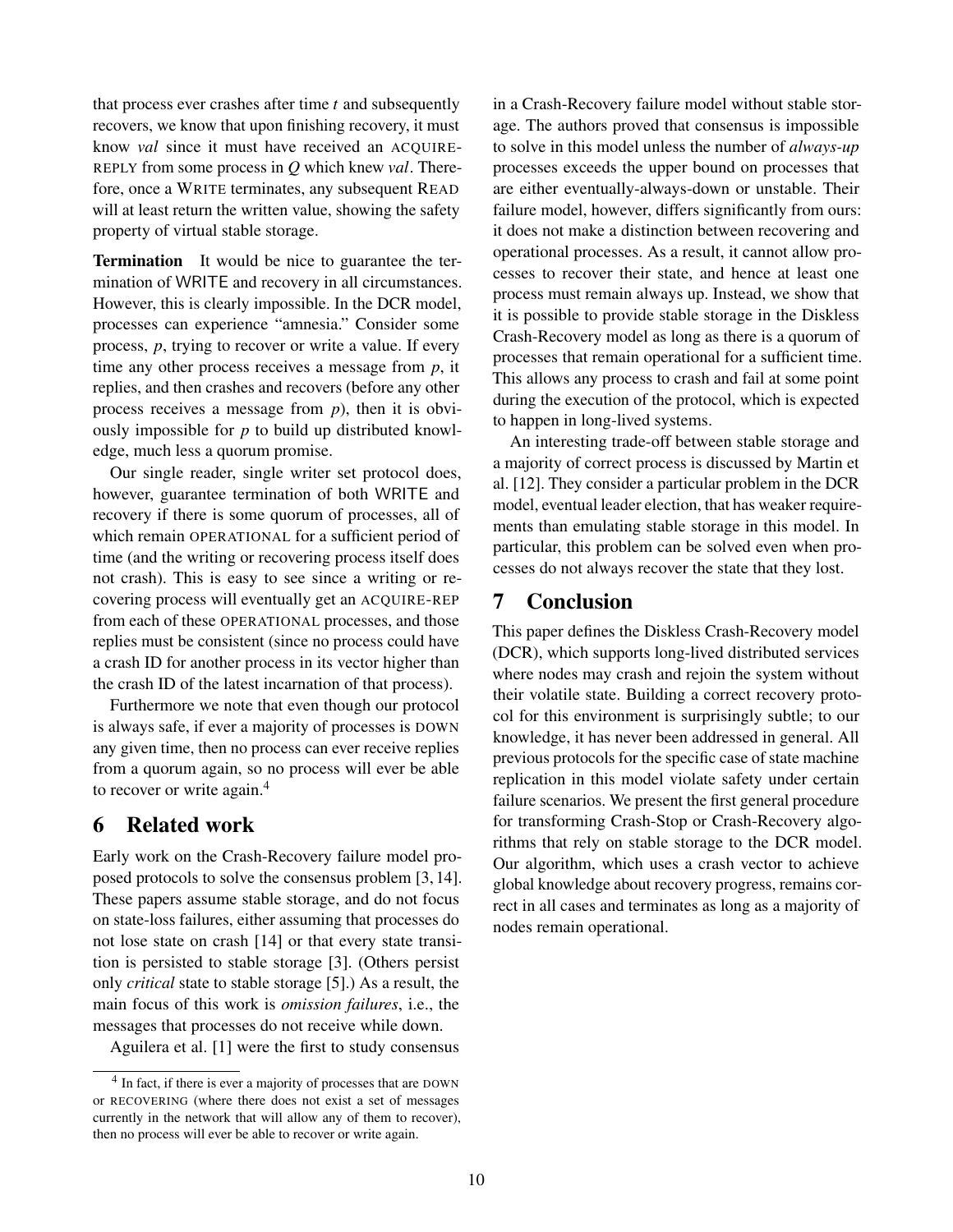### References

- <span id="page-10-0"></span>[1] M. K. Aguilera, M. Kawazoe, A. Wei, and C. S. Toueg. Failure Detection and Consensus in the Crash-Recovery Model. In *Proc. of DISC*, 1998.
- <span id="page-10-4"></span>[2] T. D. Chandra, R. Griesemer, and J. Redstone. Paxos made live: an engineering perspective. In *Proc. of PODC*, 2007.
- <span id="page-10-3"></span>[3] D. Dolev, R. Friedman, I. Keidar, and D. Malkhi. Failure detectors in omission failure environments. Technical report, Department of Computer Science, Cornell University, 1997.
- <span id="page-10-10"></span>[4] M. Herlihy and J. M. Wing. Linearizability: A Correctness Condition for Concurrent Objects. *ACM Trans. Program. Lang. Syst.*, 1990.
- <span id="page-10-13"></span>[5] M. Hurfin, A. Mostéfaoui, and M. Raynal. Consensus in Asynchronous Systems Where Processes Can Crash and Recover. In *Proc. of the 17th Symposium on Reliable Distributed Systems, SRDS*, 1998.
- <span id="page-10-9"></span>[6] J. Kończak, N. Santos, T. Żurkowski, P. T. Wojciechowski, and A. Schiper. JPaxos: State machine replication based on the Paxos protocol. Technical report, 2011.
- <span id="page-10-5"></span>[7] L. Lamport. Time, Clocks, and the Ordering of Events in a Distributed System. *Communications of the ACM*, 1978.
- <span id="page-10-11"></span>[8] L. Lamport. On interprocess communication, 1986.
- <span id="page-10-6"></span>[9] L. Lamport. Paxos made simple. *ACM SIGACT News 32*, 2001.
- <span id="page-10-2"></span>[10] B. Liskov and J. Cowling. Viewstamped replication revisited. Technical report, 2012.
- <span id="page-10-1"></span>[11] N. A. Lynch and M. R. Tuttle. An Introduction to Input/Output Automata. Technical report, MIT Laboratory for Computer Science, Cambridge, Mass., 1988.
- <span id="page-10-14"></span>[12] C. Martin, M. Larrea, and E. Jimenez. Implementing the Omega Failure Detector in the Crash-Recovery Failure Model. *J. Comput. Syst. Sci.*, 2009.
- <span id="page-10-7"></span>[13] B. M. Oki and B. H. Liskov. Viewstamped replication: A new primary copy method to support highly-available distributed systems. In *Proc. of PODC*, 1988.
- <span id="page-10-12"></span>[14] R. Oliveira, R. Guerraoui, and A. Schiper. Consensus in the Crash Recover Model. Technical report, Départment d'Informatique, École Polytechnique Fédérale, Lausanne, Switzerland, 1997.
- <span id="page-10-8"></span>[15] F. B. Schneider. Implementing Fault-Tolerant Services Using the State Machine Approach: A Tutorial. *ACM Computing Surveys*, 1990.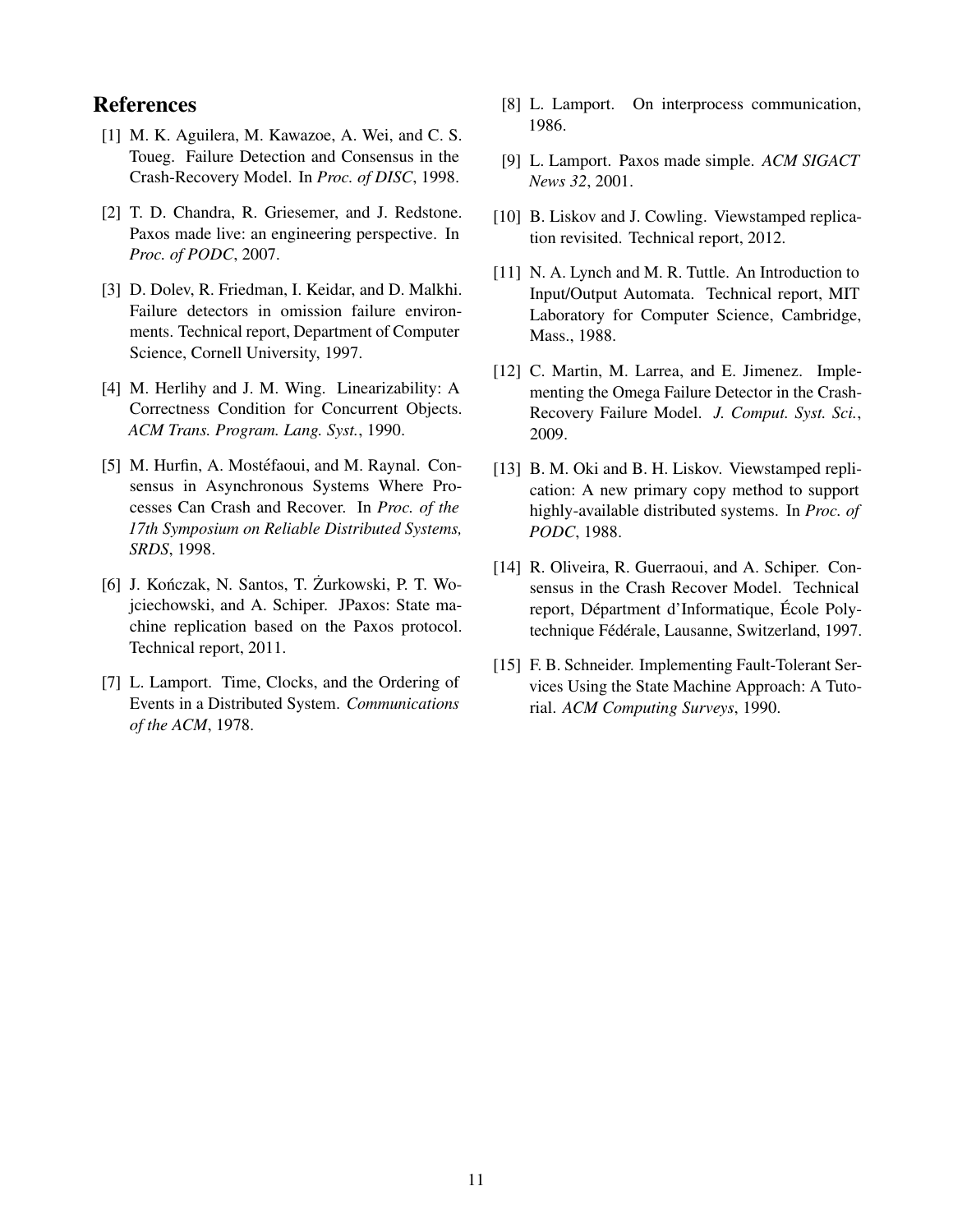# <span id="page-11-0"></span>A Description of Safety Violations in Existing SMR Solutions

As mentioned in [Section 4,](#page-2-2) three prior systems have proposed protocols for *state machine replication* in the Diskless Crash-Recovery model. This appendix shows safety violating traces for these protocols.

### A.1 Viewstamp Replication Revisited

Viewstamped Replication Revisited [\[10\]](#page-10-2) is a recent version of the classic VR protocol [\[13\]](#page-10-7) that specifically targets the DCR model.

Basic VR Protocol. VR is a leader-based algorithm; the system moves through a series of views in which one node is designated as the leader. That node is responsible for assigning an order to operations. When the leader receives a request from a client, it sends a PREPARE message containing the request and sequence number to the other replicas. Upon receiving a PREPARE, a replica verifies that it is in the same view as the leader and then records the request in its log and responds to the leader with a PREPARE-OK. Once the leader receives PREPARE-OK messages from a majority of replicas, it executes the request, responds to the client, and sends a COMMIT message to the other replicas. The other replicas then execute the request.

VR uses a view change protocol to mask failures of the leader. If a replica suspects the leader of having failed, it notifies the other replicas. These replicas stop processing requests, increment their view number, stop processing requests in the old view, and send a DO-VIEW-CHANGE message to the leader of the new view. This request includes the log of operations previously executed or prepared by that replica. Once the new leader receives DO-VIEW-CHANGE messages from a majority of replicas, it selects the longest log, and sends a START-VIEW message to notify the other replicas that they can resume normal operation. This protocol ensures that all successfully completed operations persist across view changes: each such operation must have completed at a majority of replicas, and a majority of replicas send logs to their leader, so the new leader will have learned about that operation from at least one replica.

As described in [Section 4,](#page-2-2) a key invariant in VR is that once a node has sent a DO-VIEW-CHANGE message to the leader of a view, it must never accept new operations in prior views – otherwise these operations could be lost after the view change. A recovery protocol must ensure that this property continues to hold

even if replicas crash and recover.

**Diskless Recovery.** The original version of VR used stable storage for logging view numbers during view changes (and only for this purpose). VR Revisited eliminates this use of stable storage, attempting to emulate it with a write to a quorum.

To achieve this goal, VR Revisited uses two additions to the protocol, described in [Section 4.](#page-2-2) First, it introduces a recovery protocol, where a recovering node contacts all other replicas and waits for a response from a quorum of replicas with matching view number. Second, it adds another phase to the view change protocol: nodes stop processing requests when they notice the need for a view change and send a START-VIEW-CHANGE message to all other replicas; they only send the DO-VIEW-CHANGE message upon receiving START-VIEW-CHANGE messages from a quorum of replicas.

Failure Trace. Simply replacing a log to stable storage with a write to a quorum is not sufficient to ensure correct recovery. In [Figure 1,](#page-12-0) we show a trace with 3 processes, in which a new leader (NL) mistakenly overwrites the decision of a previous leader (OL).

- Initially, NL suspects OL of failing, and sends a START-VIEW-CHANGE message to node 1 to switch to *view 1*.
- $\triangleright$  NL crashes immediately after sending this message – before node 1 receives it – then immediately initiates recovery. It sends RECOVERY messages and receives RECOVERY-RESPONSE messages from OL and 1, both of which are in view  $0 -$  so NL recovers in view 0.
- $\triangleright$  Node 1 receives the START-VIEW-CHANGE message sent by the previous incarnation of NL
- Node 1 sends a START-VIEW-CHANGE message to NL for view 1. Because node 1 has a quorum of START-VIEW-CHANGE messages for view 1 (its own and the one from NL), it also sends a DO-VIEW-CHANGE message to NL. Both messages are delayed by the network.
- $\triangleright$  Node 1 crashes and immediately recovers, sending RECOVERY messages to and receiving responses from OL and NL – both of which are in view 0.
- $\triangleright$  NL receives START-VIEW-CHANGE and DO-VIEW-CHANGE messages from node 1. It has a quorum of START-VIEW-CHANGE messages, so it sends a DO-VIEW-CHANGE message for view 1. This is enough for it to complete the view change.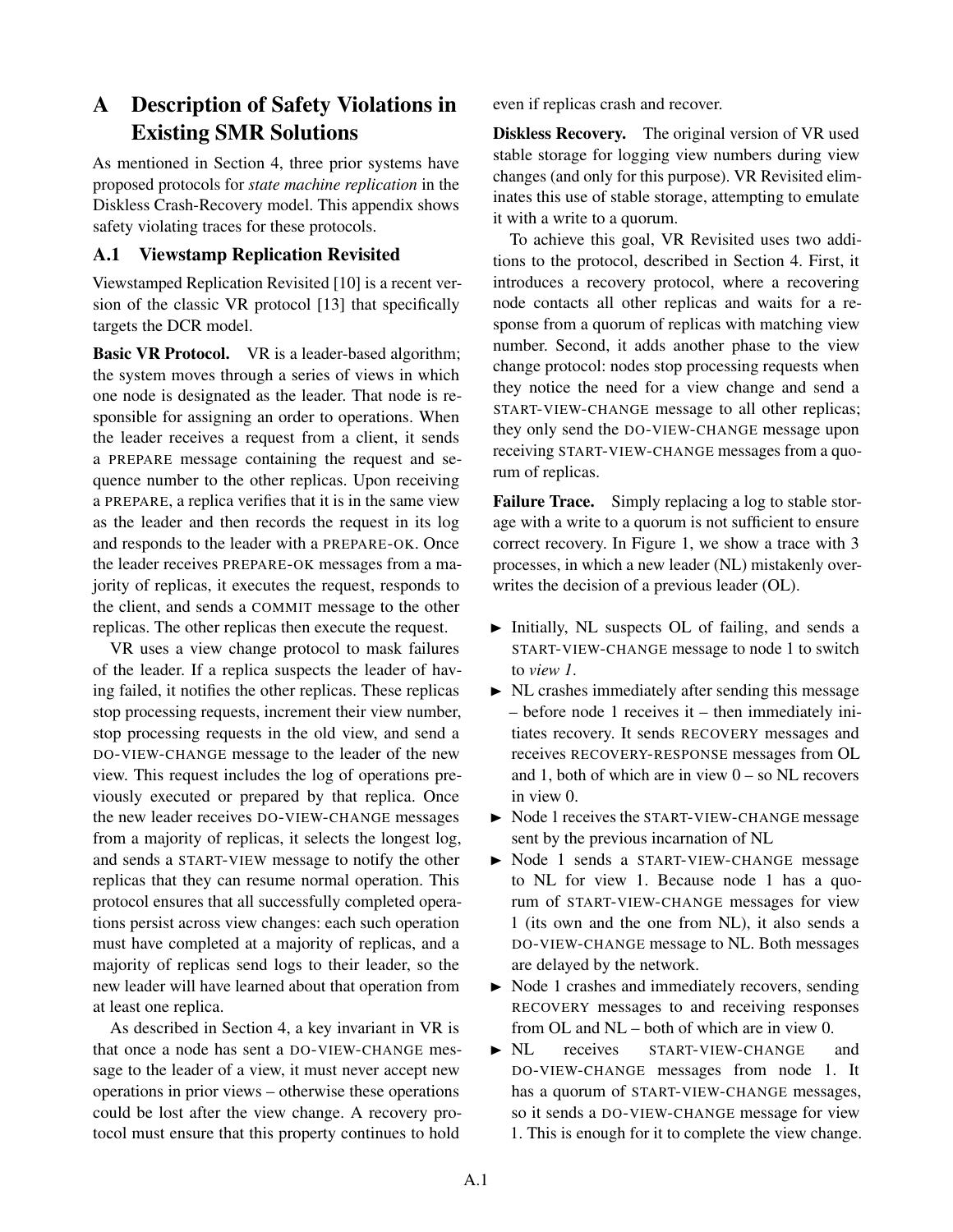<span id="page-12-0"></span>

Figure 1: Trace showing safety violation in Viewstamped Replication Revisited [\[10\]](#page-10-2)

It sends a START-VIEW message.

 $\triangleright$  Until the START-VIEW message is received, nodes OL and 1 are still in view 0 and do not believe a view change is in progress. Thus, they can commit new operations, which the new leader NL will not know about, leaving the system in an inconsistent state..

In this trace, messages are reordered inside the network. In particular, messages are reordered across failures, i.e., messages from a prior incarnation of a process are sometimes delivered *after* messages from a later one. A network with FIFO communication channels would not allow the violation described above: recovering nodes will receive a reply to their recovery message only after their previous messages (e.g., START-VIEW-CHANGE message) have been received. However, message reordering is *not required* for this failure case: we have found a a trace with 7 nodes that leads to the same behavior, even with FIFO communication channels, as shown in [Figure 2.](#page-12-1)

#### A.2 Paxos Made Live

Paxos Made Live is Google's production implementation of a Paxos [\[2\]](#page-10-4). It is based on the well-known Multi-Paxos optimization which chains together multiple instances of Paxos [\[9\]](#page-10-6) and is effectively equivalent to VR. This system primarily uses stable storage to support crash recovery, but because disks can become corrupted or otherwise fail, the authors propose a version that allows recovery without disks.

Recovery Protocol. On recovery, a process first uses a *catch-up* mechanism to bring itself up-to-date. The specific mechanism it uses is not described, but presumably it is an application-level state transfer from a quorum of correct processes as in VR. In order to ensure consistency, the recovering process is not allowed to participate in the protocol until it observes a completed instance of successful consensus after its recovery, i.e., until it learns that at least a quorum have agreed on a value for a new consensus instance. This mechamism suffers from a similar problem to the one in VR. Although it protects against losing ACKNOWLEDGEMENTs (i.e., PREPARE-OK messages in VR), it does not protect against losing PROMISEs made to potential new leaders (i.e., VR's DO-VIEW-CHANGE messages).

Failure Trace. [Figure 3](#page-13-0) shows a trace with 5 processes that leads to a new leader mistakenly deciding a new value for a prior successful instance of consensus, overwriting the decision of the previous leader:

- $\blacktriangleright$  Initially, node OL is the leader.
- $\triangleright$  Node NL suspects the leader of having failed, so sends a PROPOSE message proposing itself as the next leader.

<span id="page-12-1"></span>

Figure 2: Trace showing safety violation in Viewstamped Replication Revisited [\[10\]](#page-10-2), assuming FIFO channels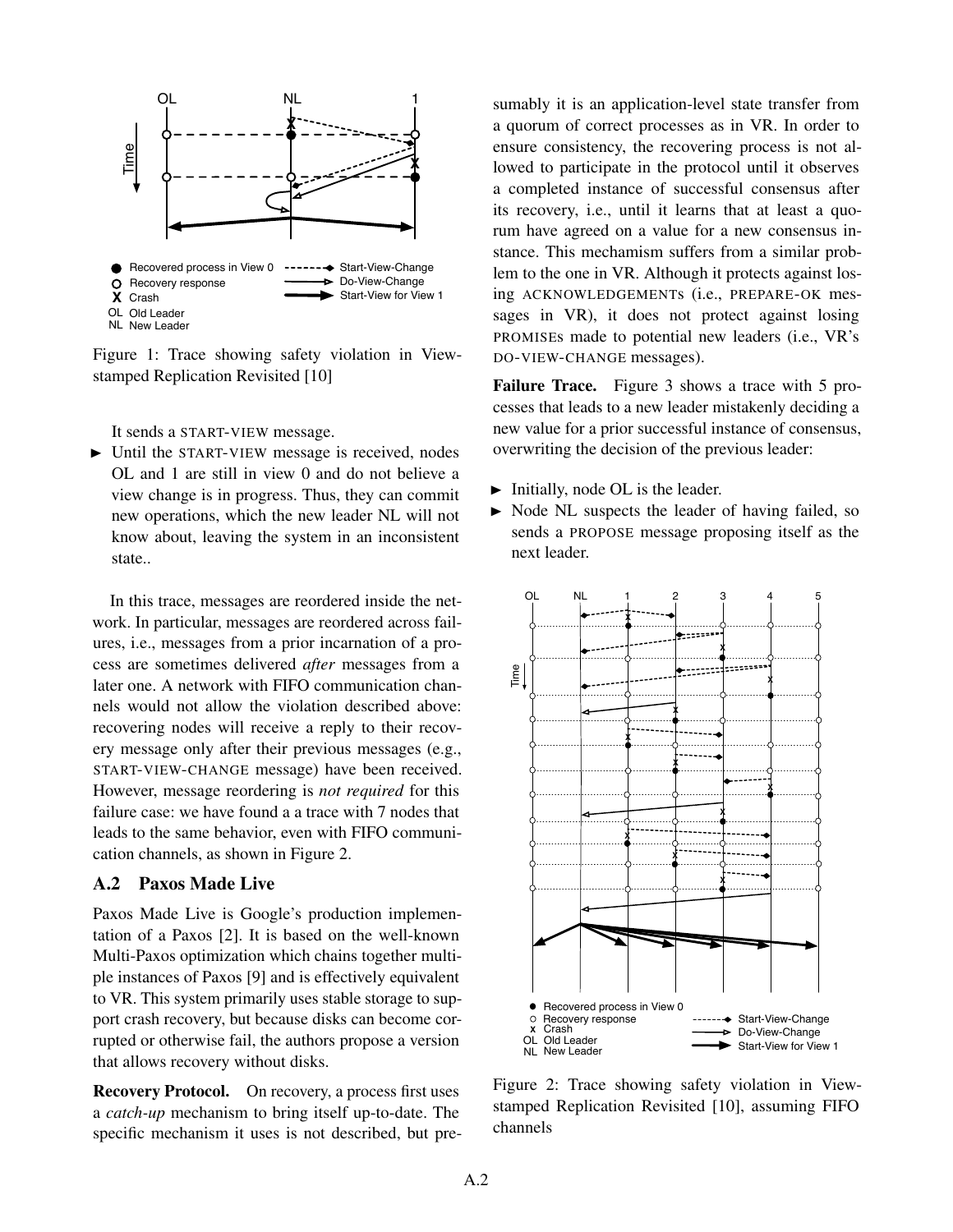<span id="page-13-0"></span>

Figure 3: Trace showing safety violation in Paxos Made Live [\[2\]](#page-10-4)

- $\triangleright$  Node 1 receives NL's proposal, and sends a PROMISE to NL, promising that it will not accept any further operations from OL.
- $\triangleright$  Node 1 crashes and immediately recovers.
- $\triangleright$  OL selects a new value for the next instance, C1, and sends ACCEPT and receives ACKNOWLEDGEMENT messages from nodes 2 and 3. The operation is committed, and node 1 completes recovery because it has now observed an instance of consensus.
- $\triangleright$  OL selects a value for instance C2, and sends ACCEPTs and receives ACKNOWLEDGEMENTs from nodes 1 and 3.
- Node 3 then receives NL's PROPOSE and sends NL a PROMISE.
- $\triangleright$  NL has now received a quorum of PROMISE messages: from itself, node 3, and the previous incarnation of node 1. None of these observed consensus instance C2, so NL can now start instance 2 of consensus and overwrite the previous value with its own ACCEPT messages.

#### A.3 JPaxos

JPaxos [\[6\]](#page-10-9) is a state machine replication protocol based on Paxos. It is a hybrid between Multi-Paxos and VR, replacing *promises* with *views*. The protocol is presented in several deployment options, including one that does not use stable storage, i.e., supports the Disk-less Crash-Recovery model.<sup>[5](#page-13-1)</sup>

Recovery Protocol. JPaxos provides a protocol for the DCR model called *epoch-based recovery*. This protocol is similar in spirit to our use of crash vectors: it attempts to maintain a vector clock of how many times each node has crashed and recovered. Each node updates this vector when it sends a recovery response to another node, and includes a copy of its vector in the PROPOSE-OK messages that it uses to commit to a new view (i.e., the equivalent of the DO-VIEW-CHANGE message). It then uses these vectors to discard all PROPOSE-OK messages that do not come from a consistent quorum.

JPaxos's epoch-based recovery protocol has one critical difference from ours. It treats recovery as complete once it has received RECOVERY-ANSWER messages from a quorum of replicas. In contrast, our protocol requires recovery responses from a *consistent* quorum of replicas. That is, it discards recovery responses from the quorum if it learned that the replica that sent the response itself crashed and recovered.

This subtle change has important implications for correctness. Without this, JPaxos does not correctly handle recovery of nodes when *the nodes they are recovering from* can themselves crash and recover. When this happens, JPaxos can allow a node to recover in a way that simultaneously 1) causes the node to lose the promise that it made in a previous PREPARE-OK, yet 2) does not allow other nodes to detect that the promise might have been lost. We give such an example below.

<span id="page-13-2"></span>

Figure 4: Trace showing safety violation in JPaxos

Failure Trace. Figure [4](#page-13-2) shows a trace in which a process (node 1 in the figure) commits to a new view via a PREPARE-OK message, then crashes and recovers. When it recovers, it recovers in the previous view without having learned of its promise; however, the new leader (NL) does not learn about node 1's crash and recovery, and therefore does not discard its PREPARE-OK message.

<span id="page-13-1"></span><sup>5</sup>The protocol is actually presented as using stable storage on process initialization, but only to store a monotonic value on write. The monotonic counter available in our DCR model fills this need.